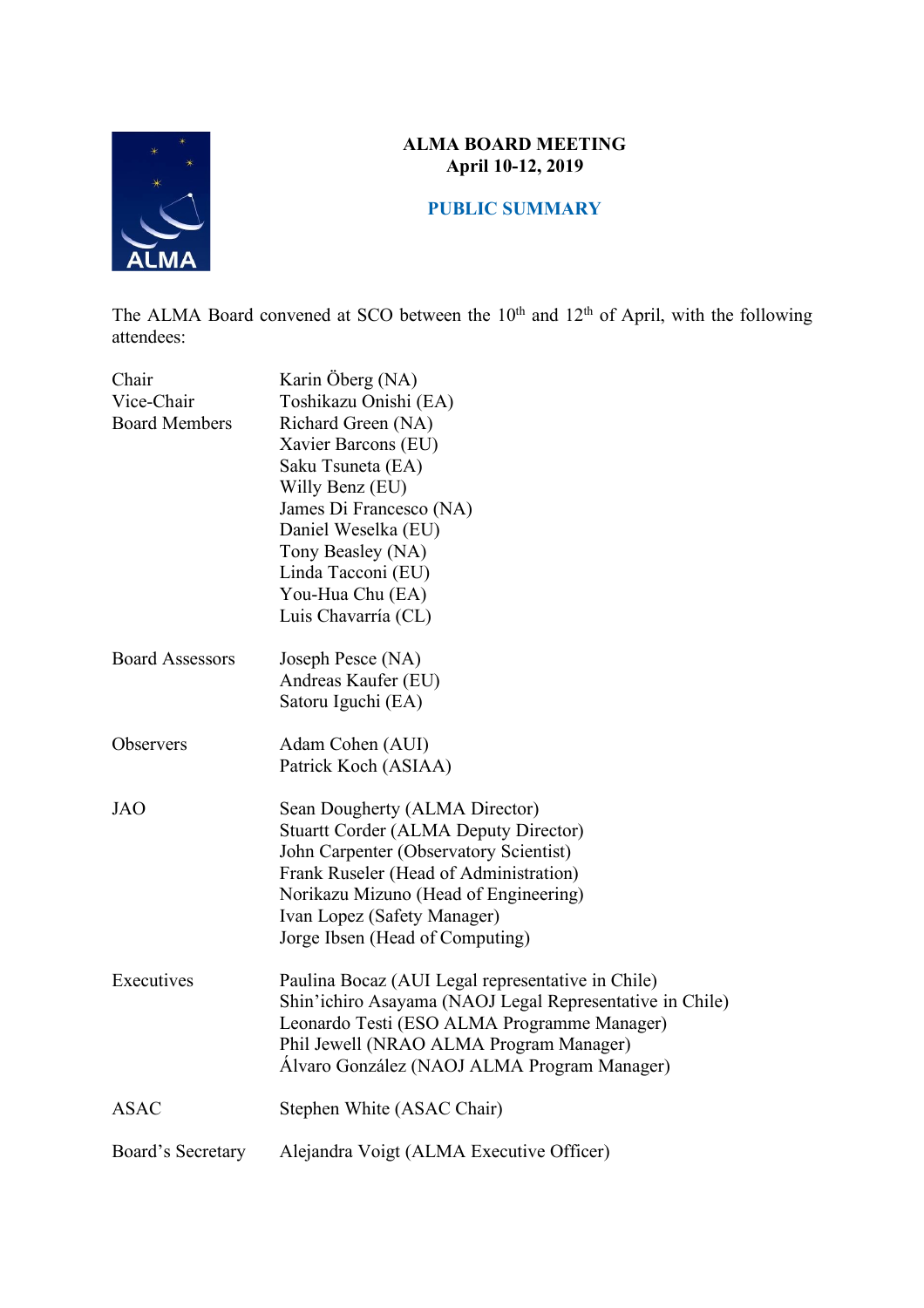## **PUBLIC SUMMARY**

The ALMA Board held its April 2019 meeting, at the Santiago Central Office (SCO), Chile.

The Board's Chair, Dr. Öberg, welcomed the new Board Assessor appointed by ESO, Daniel Weselka.

Dr. Öberg also welcomed Leonardo Testi, Phil Jewell and Alvaro Gonzalez, ALMA Program Managers, Adam Cohen (AUI) and Patrick Koch (ASIAA), who joined the meeting as observers, Paulina Bocaz and Shin'ichiro Asayama, AUI/NRAO and NAOJ legal representatives, respectively, and Stephen White, the ASAC Chair.

In addition to other matters, during the meeting the Board:

- 1. Endorsed the preparations for the 2019 ALMA International Visiting Committee Assessment
- 2. Approved the revision of the Principles of the ALMA Development Program
- 3. Approved the Phase 1 of the Band 2 Development Project

## **ALMA Overview**

The Board noted the presentation given by the ALMA Director, regarding the achievements and challenges for ALMA in the coming year, including:

- EHT results and the well-organized and successful press conference held in SCO.
- The evolution of the ALMA systems that are reaching steady-state efficiencies, notably available Array elements and observing hours.
- The rapid recovery of the Observatory, especially the OSF-AOS road, following the heavy rains during the altiplano winter in February.
- The objectives for the Observatory during 2019 and the longer-term, including operations enhancements and organizational restructures to gain in efficiency, efficacy and (some) economy.
- The challenges and the fiscal and program risks in 2019-2020.
- The JAO internal communication strategy, including the JAO purpose and values, enhancements to newsletters, staff communiques, all-hands, open doors, and engagement with managers.
- The structural changes to HR service delivery at the OSF, and additional services such as the EAP.

### **ALMA Operations**

The Board noted the presentation given by the Deputy Director, regarding the latest activities, and operational status since November 2018, including:

- 12 months of uninterrupted monthly KPI reports, which are used actively at the JAO for observatory operations performance management.
- The high antenna element number available.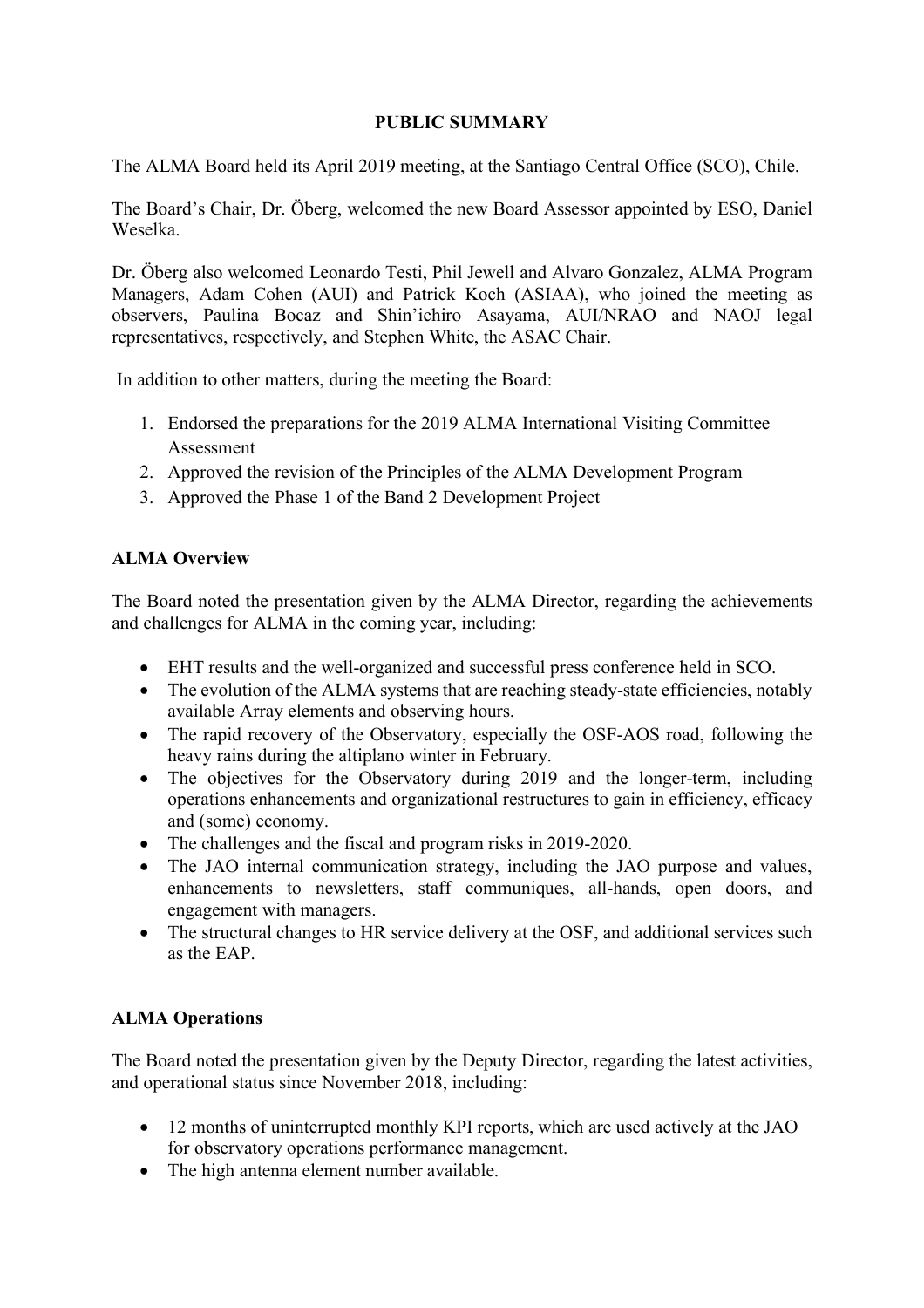- The challenges in meeting data processing targets, mainly due to QA3 issues that forced re-processing of data sets.
- Improvements to increase the science time, such as flexible technical time.
- Major operational risks for Cycle 6 goals completion.
- Proposal submission ongoing for Cycle 7 and the preparations for the supplemental call for the ACA in September 2019
- Capabilities priorities as defined with the new ObsMode process, with the main priorities on high frequency and polarization.
- Weather recovery project, which include many initiatives and different system improvements to enable faster recovery of the array after winter storms.

### **Scientific Matters**

The Board noted the presentations given by the Observatory Scientist, the Chair of the Board's Science Committee and the Chair of the ASAC, regarding:

- The outstanding scientific results since last November for both regular and large programs.
- The preparations for Cycle 7 APRC (main call),
- Cycles 8+9 priorities for capabilities to be offered to the community, pipeline priorities and Cycle 8 review process model, which will be held again in Atlanta, USA.
- The intention to move to the distributed peer review model from Cycle 9 onwards.
- The recommendations from the ASAC regarding the scientific and technical performance of the Observatory and the expectations from the scientific community, including the impact of the development Program.

### **Financial Matters**

The ALMA Board noted the report of the ALMA Budget Committee on the 2018 budget execution and financial results and 2019 projections to the end of the year and the long-term planning for the next 5 years.

The Board also discussed the risks and challenges ahead and the management approach to identify opportunities for efficiencies and efficacy within the Observatory.

### **ALMA International Visiting Committee, 2019 Assessment**

The ALMA Director summarized the status of preparations for the 2019 assessment of the ALMA observatory by an International Visiting Committee (IVC). This includes a new document that summarizes the ALMA organizational structure, governance and operations plan and references to the related, updated documentation that the IVC will review.

The objective of the IVC is to assess the status of the ALMA Project, offering an independent and objective assessment and recommendations, in accordance with the ALMA Agreement. The IVC shall broadly and periodically conduct this assessment, in order to evaluate whether